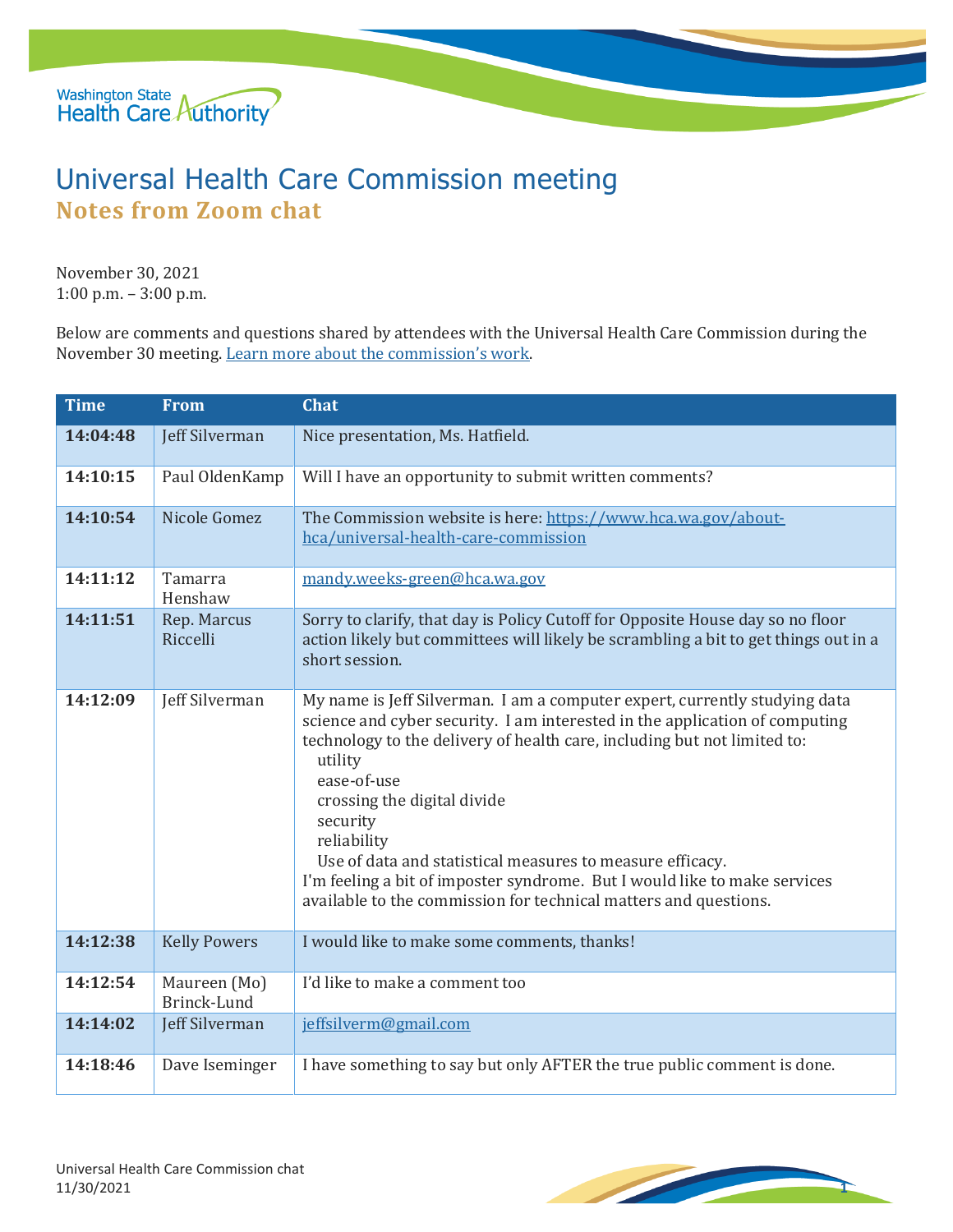| 14:20:02 | <b>Kelly Powers</b>    | https://docs.google.com/document/d/1M4xoW7nbnWsoAZL6jdwnEdsQsisE8Z                                                                                                                                                                                                                      |
|----------|------------------------|-----------------------------------------------------------------------------------------------------------------------------------------------------------------------------------------------------------------------------------------------------------------------------------------|
|          |                        | TOupt0dfl8C00/edit?usp=                                                                                                                                                                                                                                                                 |
|          |                        | Sharing Suggested language from the bill itself for Vision and Mission                                                                                                                                                                                                                  |
|          |                        | statements.                                                                                                                                                                                                                                                                             |
| 14:20:17 | Jeff Silverman         | I agree with Kelly and Maureen.                                                                                                                                                                                                                                                         |
| 14:20:57 | Sarah Weinberg         | I agree with Kelly and Maureen and their comments.                                                                                                                                                                                                                                      |
| 14:26:16 | Nicole Gomez           | Here is the report Dr. Weinberg spoke about:<br>https://leg.wa.gov/JointCommittees/Archive/HCCA/Documents/Final%20Rep<br>ort.pdf                                                                                                                                                        |
| 14:27:02 | <b>Kelly Powers</b>    | Thank you so much! Agree that public comments at the start means better<br>participation.                                                                                                                                                                                               |
| 14:29:02 | Consuelo<br>Echeverria | I have a question if I may?                                                                                                                                                                                                                                                             |
| 14:29:30 | Jen Nye                | How will written comments be handled? Will they be part of a public record?                                                                                                                                                                                                             |
| 14:30:03 | Jeff Silverman         | Given the capabilities of chat within zoom, could public comments be given as<br>the meeting goes along?                                                                                                                                                                                |
| 14:30:32 | Consuelo<br>Echeverria | Yes                                                                                                                                                                                                                                                                                     |
| 14:31:47 | Paul OldenKamp         | Could you change the Zoom settings so the Chat can be saved by a participant?                                                                                                                                                                                                           |
| 14:32:47 | Jeff Silverman         | I just used the USPS to send a letter to Bob Ferguson.                                                                                                                                                                                                                                  |
| 14:33:17 | <b>Bonnie Morris</b>   | Please put in the chat the e-mail of the commission. I don't see it.                                                                                                                                                                                                                    |
| 14:33:25 | Hal Stockbridge        | How will the public be able to view all public comments (for example, the public<br>comments in today's meeting)? Is there a part of the website where we can<br>view all public comments? What is the URL for the page which will provide all<br>public comments? Thank you very much! |
| 14:34:10 | Kathryn<br>Lewandowsky | I would like to say that I thank all of you for your participation and your work<br>and I am very hopeful the work of the Commission will be beneficial to our<br>citizens of Washington's who's physical health and economic health are in your<br>hands.                              |
| 14:35:20 | Jeff Silverman         | The procedure to saving a chat may be found at<br>https://support.zoom.us/hc/en-us/articles/115004792763-Saving-In-Meeting-<br>Chat                                                                                                                                                     |
| 14:36:05 | Leni Skarin            | Members of the public cannot save links, etc in the chat.                                                                                                                                                                                                                               |